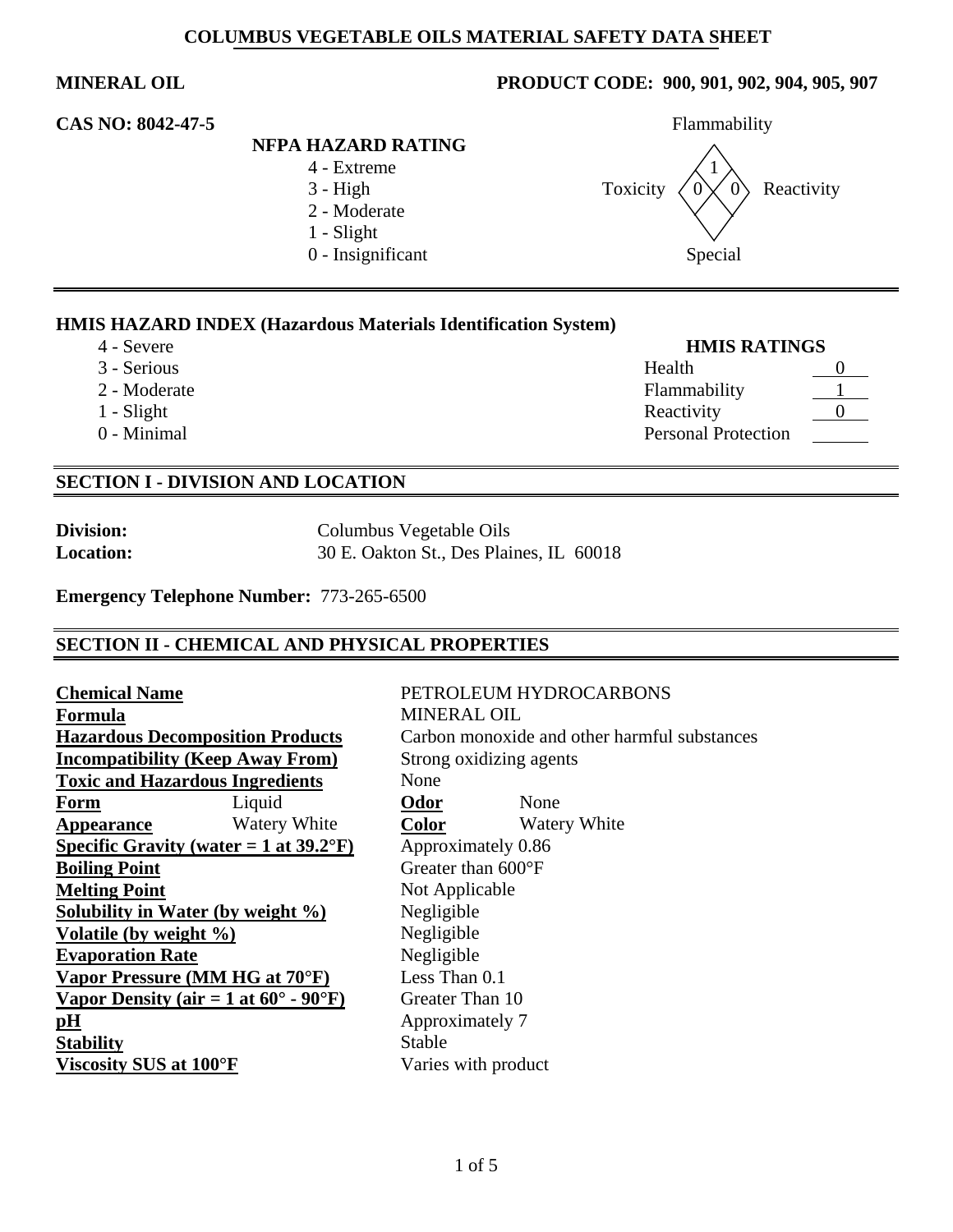**MINERAL OIL PRODUCT CODE: 900, 901, 902, 904, 905, 907**

# **SECTION III - FIRE AND EXPLOSION DATA**

| <b>Fire and Explosion Hazards</b>         | Slightly combustible, OSHA/NFPA Class-IIIB combustible<br>liquid. When heated above its flash point, this material release<br>flammable vapors which can burn in the open or be explosive in<br>confined spaces if exposed to an ignition source. Mists or sprays<br>may be flammable at temperatures below the normal flash point.<br>Keep away from extreme heat and open flame.                                                                                                                                                                      |
|-------------------------------------------|---------------------------------------------------------------------------------------------------------------------------------------------------------------------------------------------------------------------------------------------------------------------------------------------------------------------------------------------------------------------------------------------------------------------------------------------------------------------------------------------------------------------------------------------------------|
| <b>Special Fire Fighting Procedures</b>   | For fires involving this material, do not enter any enclosed of<br>confined fire space without proper protective equipment. This<br>may include self-contained breathing apparatus to protect against<br>the hazardous effects of combustion products and oxygen<br>deficiencies. If firefighters cannot work upwind to the fire,<br>respiratory protective equipment must be worn. Cool tanks and<br>containers exposed to fire with water. Burning liquid will float<br>on water. Notify appropriate authorities if liquid enters<br>sewer/waterways. |
| <b>Unusual Fire and Explosion Hazards</b> | None expected with the exception in above conditions                                                                                                                                                                                                                                                                                                                                                                                                                                                                                                    |
| <b>Flash point (Method Used)</b>          | (D - 92) approximately $410^{\circ}F$                                                                                                                                                                                                                                                                                                                                                                                                                                                                                                                   |
| <b>Flammable Limits %</b>                 | Not data available                                                                                                                                                                                                                                                                                                                                                                                                                                                                                                                                      |
| <b>Extinguishing Agents</b>               | Dry chemical or $CO2$ of Foam or Sand/Earth. Closed containers<br>exposed to fire may be cooled with water                                                                                                                                                                                                                                                                                                                                                                                                                                              |

| <b>SECTION IV - HEALTH HAZARD DATA</b>                                         |                                                                                                                                                            |
|--------------------------------------------------------------------------------|------------------------------------------------------------------------------------------------------------------------------------------------------------|
| <b>Summary of Acute Hazards</b>                                                | Not expected to present significant health hazard upon short-term<br>exposure.                                                                             |
| <b>Permissible Concentrations (air)</b>                                        | If used in applications where a mist may be generated, observe a<br>TWA/PEL of 5 mg/m3 for oil mist (OSHA and ACGIH)                                       |
| <b>Chronic Effects of Overexposure</b>                                         | This material does not contain any chemical listed as a carcinogen<br>or potential carcinogen by OSHA                                                      |
| <b>Acute Toxicological Properties</b><br><b>Emergency First Aid Procedures</b> | No data available                                                                                                                                          |
| <b>Eyes</b>                                                                    | No irritation is expected from short-term exposure                                                                                                         |
| <b>Skin Contact</b>                                                            | No significant adverse health effects are expected and no<br>irritation to occur upon short-term exposure.                                                 |
| <b>Inhalation</b>                                                              | No significant adverse health effects are expected to occur upon<br>short - term exposure.                                                                 |
| If Swallowed                                                                   | Ingestion will produce a cathartic (Laxative) effect and may be<br>irritating to the digestive tract. Aspiration into lungs will cause<br>lipid pneumonia. |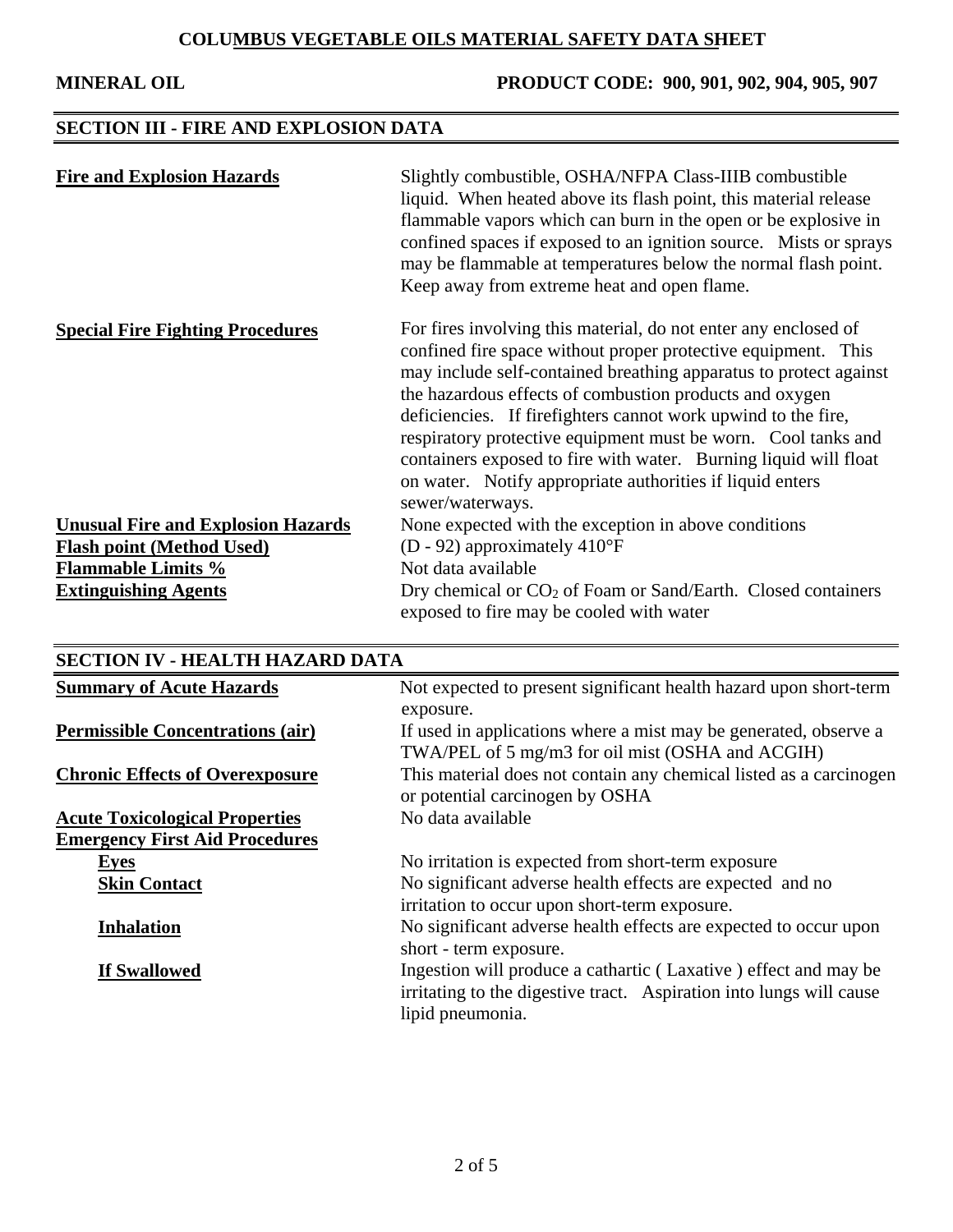## **MINERAL OIL PRODUCT CODE: 900, 901, 902, 904, 905, 907**

### **SECTION V - SPECIAL PROTECTION INFORMATION**

| <b>Ventilation Type Required</b><br>(Local, Mechanical, Special)<br><b>Respiratory Protection (Specify Type)</b> | Use adequate ventilation to keep oil mists of this<br>material below applicable standards<br>None is needed under anticipated use conditions with<br>adequate ventilation. If exposure exceeds the<br>occupational exposure limits. Follow OSHA<br>standards or equivalent and wear proper<br>NIOSH/MSHA-approved respiratory equipment.     |
|------------------------------------------------------------------------------------------------------------------|----------------------------------------------------------------------------------------------------------------------------------------------------------------------------------------------------------------------------------------------------------------------------------------------------------------------------------------------|
| <b>Protective Gloves</b><br><b>Eye Protection</b>                                                                | Use as needed.<br>Safety glasses should be adequate protection under<br>most conditions of use. Wear goggles and/or face<br>shield if splashing or spraying is likely. Especially if<br>heated above 125°F. Have suitable eye wash water<br>available.                                                                                       |
| <b>Other Hygenic and Work Practices</b>                                                                          | Wash hands with plenty of soap and water before<br>eating, drinking, smoking, or use of Toilet facilities.<br>Do not use gasoline, solvents kerosene, or harsh<br>abrasive skin cleaners for washing exposed skin areas.<br>Take a shower after work if general contact occurs.<br>Remove oil - soaked clothing and launder before<br>reuse. |

| <b>SECTION VI - OCCUPATIONAL EXPOSURE LIMITS</b> |             |      |     |                                   |          |
|--------------------------------------------------|-------------|------|-----|-----------------------------------|----------|
| <b>SUBSTANCE</b>                                 |             |      |     | SOURCE DATE TYPE VALUE/UNITS TIME |          |
| <b>OIL MIST, MINERAL</b>                         | <b>OSHA</b> | 1989 | PEL | 5 $Mg/M^3$                        | 8 hours  |
|                                                  | ACGIH       | 1991 | TLV | $5 \text{ Mg/M}^3$                | 8 hours  |
|                                                  |             |      |     | STEL $10 \text{ Mg/M}^3$          | 15 hours |
|                                                  |             |      |     |                                   |          |

# **SECTION VII - EMERGENCY AND FIRST AID**

| <b>Inhalation</b>  | Vaporization is not expected at ambient temperatures,  |
|--------------------|--------------------------------------------------------|
|                    | but should inhalation occurs, immediately remove       |
|                    | personnel from contaminated area to fresh air. Obtain  |
|                    | medical attention if there are signs of breathing      |
|                    | difficulties.                                          |
| <b>Eye Contact</b> | Flush eyes with clean, low-pressure water for at least |
|                    | 15 minutes. Occasionally lifting the eyelids. If pain  |
|                    | or redness persists after flushing, obtain medical     |
|                    | attention.                                             |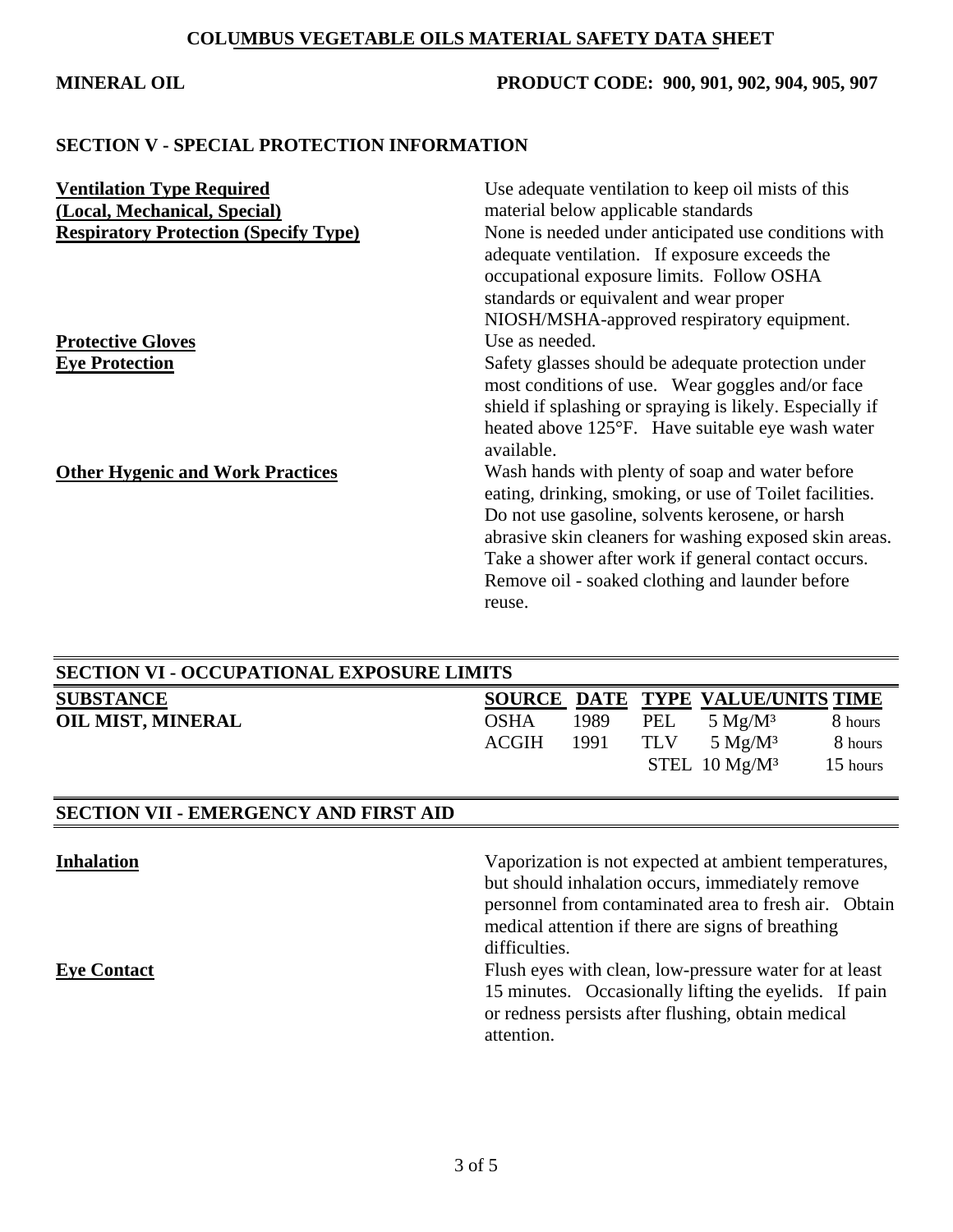### **MINERAL OIL PRODUCT CODE: 900, 901, 902, 904, 905, 907**

**Skin Contact** Remove by wiping off; then wash skin thoroughly with plenty of soap and water. Remove contaminated clothing and thoroughly clean before reuse. Discard contaminated leather gloves and shoes. **Ingestion** No significant signs or symptoms indicative of any adverse health effects are expected; but do not induce vomiting, since aspiration into the lungs may cause lipoid pneumonia.

## **SECTION VIII - SPILL AND DISPOSAL**

| <b>Precautions if Material is Spilled or</b> | Contain spill and prevent from entering sewers and other water       |
|----------------------------------------------|----------------------------------------------------------------------|
| <b>Released</b>                              | bodies, if possible. Safely stop flow of spill. Spill may create     |
|                                              | slipping hazards. Evacuate all non-essential personnel from the      |
|                                              | spill area. In urban areas, cleanup as soon as possible; in natural  |
|                                              | environments, cleanup on advice from ecologists. This material       |
|                                              | will float on water. Absorbent materials and pads can be used.       |
|                                              | Comply with all applicable laws. Spills may need to be reported      |
|                                              | to the national response center $(800/424-8802)$ . This material     |
|                                              | has low probability of toxic impacts. Only limited and localized     |
|                                              | damage would be expected.                                            |
| <b>Waste Disposal</b>                        | Maximize product recovery for reuse or recycling. Conditions of      |
|                                              | use may cause this material to become a "Hazardous Waste", as        |
|                                              | defined by state or federal laws. Use approved treatment,            |
|                                              | transporters, and disposal sites in compliance with all applicable   |
|                                              | laws. If spill is introduced into a wastewater treatment system,     |
|                                              | chemical and biological oxygen demand will likely increase.          |
|                                              | Spill material is biodegradable if gradually exposed to              |
|                                              | microorganisms. Potential treatment and disposal methods             |
|                                              | include land farming, incineration, and land disposal, if permitted. |
| <b>Other Precautions</b>                     | Do not keep soiled rags or other absorbent type materials under      |
|                                              | high temperature and or closed conditions in the presence of         |
|                                              | oxygen.                                                              |